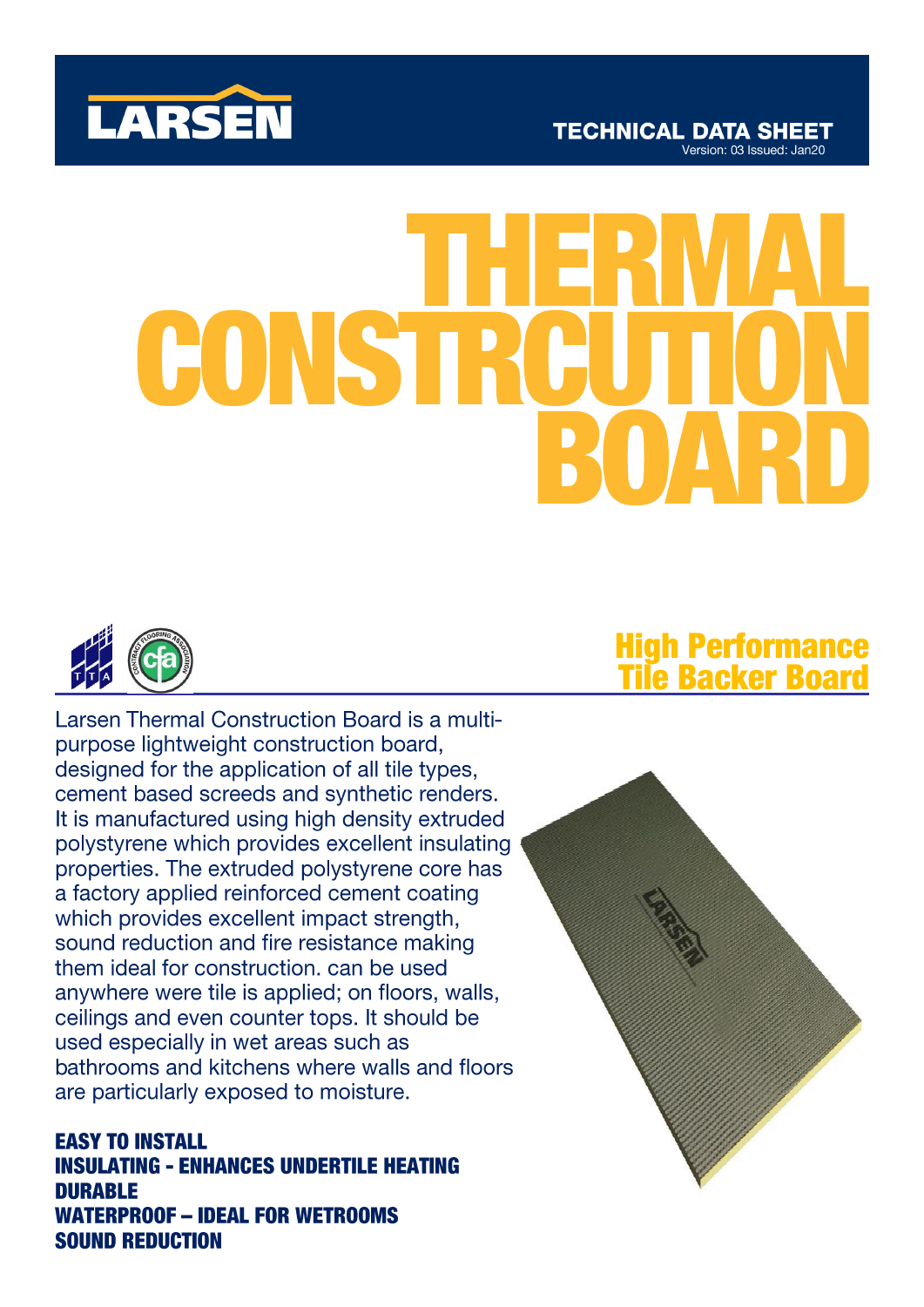

# **TECHNICAL DATA SHEET**

## **TECHNICAL INFORMATION**

| <b>PRODUCT INFORMATION</b>                                                                |                                                                                                      |  |
|-------------------------------------------------------------------------------------------|------------------------------------------------------------------------------------------------------|--|
| SIZE:                                                                                     | 1200 x 600 mm boards 6mm and 10mm thick                                                              |  |
| <b>COLOUR:</b>                                                                            | Buff coloured insulation layer faced with cement                                                     |  |
| <b>HAZARD INFORMATION:</b>                                                                | No significant Hazard                                                                                |  |
| <b>STORAGE CONDITIONS:</b>                                                                | Store in sealed containers in dry conditions, protected from extremes of temperature                 |  |
| <b>SHELF LIFE:</b>                                                                        | Indefinite stored in good conditions                                                                 |  |
| <b>APPLICATION INFORMATION</b>                                                            |                                                                                                      |  |
| <b>THICKNESS:</b>                                                                         | 6mm and 10mm                                                                                         |  |
| <b>WEIGHT:</b>                                                                            | 6mm - 2.35kg per board<br>10mm - 2.37kg per board<br>12.5mm - 2.42kg per board                       |  |
| <b>MAXIMUM WEIGHT OF WALL</b><br><b>TILING:</b>                                           | $80$ kg/m <sup>2</sup>                                                                               |  |
| <b>COMPRESSIVE STRENGTH:</b><br>(10% deformation)                                         | 300 kPa                                                                                              |  |
| <b>THERMAL CONDUCTIVITY:</b>                                                              | 0.033 W/mK                                                                                           |  |
| <b>U-VALUE:</b>                                                                           | 6mm $-3.05$ W/m <sup>2</sup> K<br>10mm - 2.23 W/m <sup>2</sup> K<br>12.5mm - 1.91 W/m <sup>2</sup> K |  |
| <b>WATER ABSORPTION:</b>                                                                  | 0.6% by volume                                                                                       |  |
| <b>SERVICE TEMPERATURE:</b>                                                               | $-50^{\circ}$ C to $+75^{\circ}$ C                                                                   |  |
| <b>SOUND REDUCTION:</b>                                                                   | $(\Delta L_w) = 19dB$<br>BS EN ISO 10140-3 test result based on 6mm board                            |  |
| <b>FIRE CLASSIFICATION:</b><br>(BS 476 part 6,7 surface spread of flames /<br>EN 13501-1) | Class O / Euroclass E                                                                                |  |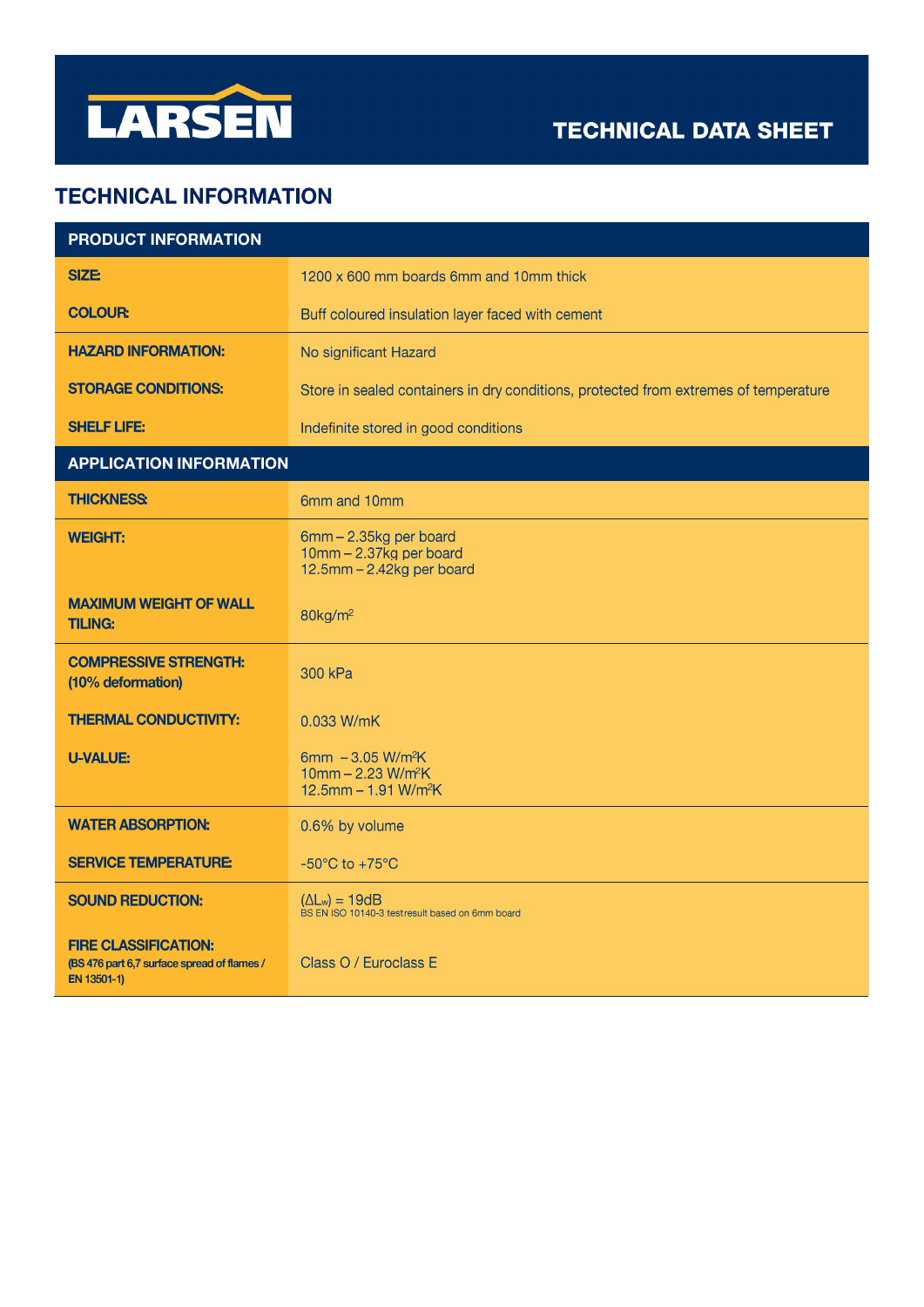

### **DIRECTIONS FOR USE**

### **FIXING TO WALLS**

**6mm 10mm or 12.5mm boards may be used when overboarding an existing wall board or directly to brick/block walls.**

**ONLY 10 and 12.5mm boards are suitable for fixing directly to studs.**

### **BRICK/BLOCK WALLS**

Ensure that the existing wall surface is sound and free of dust and grease and of sufficient strength for the installation. If the wall has a finished plaster surface and is in a good condition, it may be possible to adhere the board without removing the existing plaster, however professional advice on the stability of the wall structure should be sought. Plastered walls MUST be sealed prior to fixing boards. To fix board to walls, cement based flexible tile adhesive should be used. Wherever possible we recommend that the boards are bonded to the wall using a solid bed of adhesive. Boards should be installed staggered to prevent joints lining up, making sure that there are no air gaps beneath the boards. Once the adhesive has set additionally securing of the boards using the appropriate screws and washers at 300mm centres positioned around the perimeter of the boards at a maximum of 600mm centres. This is recommended when installing heavy and large format tiles. Tape all joints using a self-adhesive alkaline resistant or if boards are installed in an area subject to water ingress Larsen Self Adhesive Tanking Tape should be used over all joints, corners and screws.

### **FIXING TO STUD WALLS**

Vertical studs should be set at a maximum of 300mm centres for 10mm boards and 300m or 400mm centres for 12.5mm boards. (Note – Minimum stud centres should be set subject to load requirements.) All board edges must be supported by timber noggins and fixed using approximately 15 fixings for a 1200mm x 600mm board. 35mm diameter washers must be used under the head of a steel screw. Screw down until the washer bites into the board. Tape all joints using a self-adhesive alkaline resistant tape or if boards are installed in an area subject to water ingress Larsen Self Adhesive Tanking Tape should be used over all joints, corners and screws.

### **TILING TO BOARDS ON WALLS**

Once the adhesive for securing the boards has hardened and all joints have been covered with an alkaline resistant tape or suitable waterproofing joint system, tiles can then be fixed directly to the board surface. Priming is generally not necessary. Any Larsen cement based adhesives may be used depending on tile and application. Correctly installed Larsen Thermal Construction Boards can support up to 80kg/m<sup>2</sup> of wall tiling (including adhesive) compared to only 20kg/m<sup>2</sup> for finish plaster or 32kg/m<sup>2</sup> for plasterboard directly.

### **PLASTERING**

As required, Larsen Thermal Construction Boards may be skim coated with plaster to receive paint or other finishes. In this case the boards should be installed as normal, including scrim tape and then primed with Larsen Plaster Grip prior to skimming.

### **FIXING TO FLOORS**

**6mm, 10mm or 12.5mm boards may be used when overboarding existing flooring boards or directly to concrete/screed.**

**Boards are not suitable for direct installation to joists. Avoid electrical cables or pipework that may be concealed under the floor and ensure the correct screw length is used.** 

### **FIXING TO TIMBER FLOORS**

Boards may be used as an overlay on rigid but dimensionally unstable backgrounds. Boards should be fixed using 35mm diameter fixing washers and suitable screws. Fixings should be installed at 200mm centres, i.e. 21 fixings per 1200mm x 600mm board. Boards should be installed staggered to prevent joints lining up, making sure that there are no gaps between the boards.

For best results it is recommended to install boards with a combination of adhesive and mechanical fixings. First install boards with a flexible cement based rapid set tile adhesive with a suitable notched trowel ensuring a solid bed of adhesive (100% coverage). Allow adhesive to set and then install fixings and washers as above at a maximum of 300mm centres. i.e. 15 fixings per 1200mm x 600mm board. Tape all joints using a self-adhesive alkaline resistant tape or if boards are installed in an area subject to water ingress Larsen Self Adhesive Tanking Tape should be used over all joints, corners and screws.